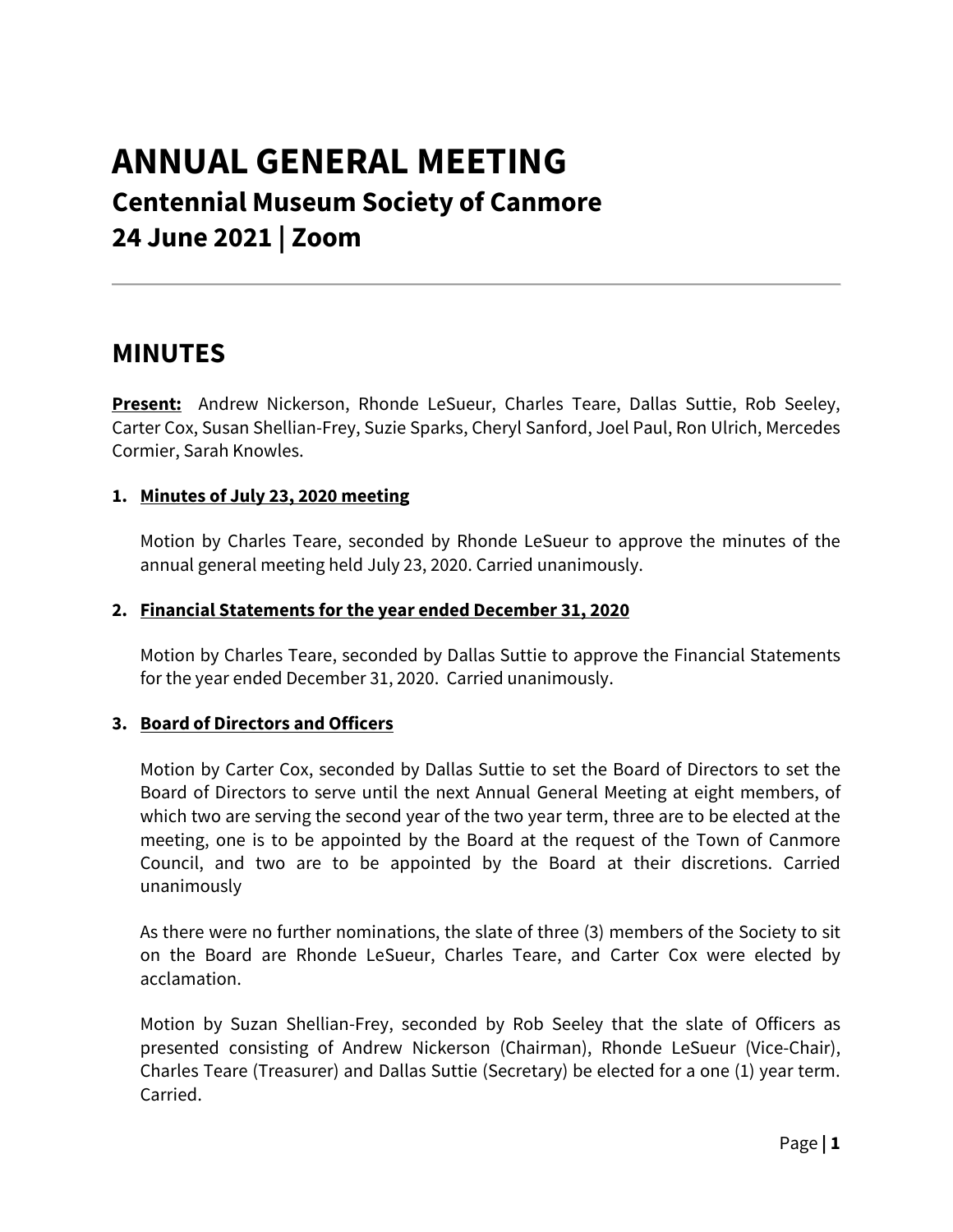# **4. Borrowing Resolution**

Charles Teare outlined that the Society has borrowed \$40,000 through the Canada Emergency Business Account through the Bow Valley Credit Union. This year, the program has expanded for businesses and non-profit organizations to borrow an additional \$20,000 for which he has confirmed we are eligible. If we pay back the loan in full by the end of 2022, we will receive \$20,000 as a grant in return.

Andrew called for questions, for which we heard none.

Motion by Charles Teare, seconded by Rhonde LeSueur to authorize borrowing: pursuant to article 6.05 of the Society's bylaws the members authorizer the Society to borrow up to \$60,000 under the Canada Emergency Business Account through the Bow Valley Credit Union to ensure the Society's ability to continue to pay non-deferrable operating expenses of including, without limitation, payroll, rent, utilities, insurance, property tax and regularly scheduled debt service. Carried unanimously.

#### **5. Bylaw's amendment resolution**

Call for questions:

- Cheryl Sanford raised the question of when the changes were circulated. Andrew indicated that the changes were circulated more than 21 days. Tony outlined that the changes to the bylaws brought the bylaws in line with the changes that the Government of Alberta had introduced around meeting electronically and to circulate materials through electronic means.
- Cheryl had also sought clarification as to whether the changes required the approval of 75% of the membership; Charles Teare responded that the bylaws require a 75% of those attending the special meeting to vote in favour of changes to the bylaws for the changes to pass.
- Joel Paul asked if the only changes that are put before the membership are those which are outlined in the documents; Charles Teare responded by saying that the Board has already reviewed and passed the proposed changes to the bylaws as circulated to the membership. If the changes pass, the bylaws are considered amended and will need to be filed within 21 days to the Province of Alberta.
- Andrew also clarified that the changes to the bylaws also included slight changes to the governance structure, whereby the Chairman is the Chairman of the Board and the President oversees operations.

Motion by Rhonde LeSueur, seconded by Charles Teare by special resolution "that the Bylaws of the Centennial Museum Society of Canmore in force at the date of AGM be repealed and the Amended Bylaws tabled at the AGM and attached to this resolution are adopted as of the close of the Meeting".Carried unanimously.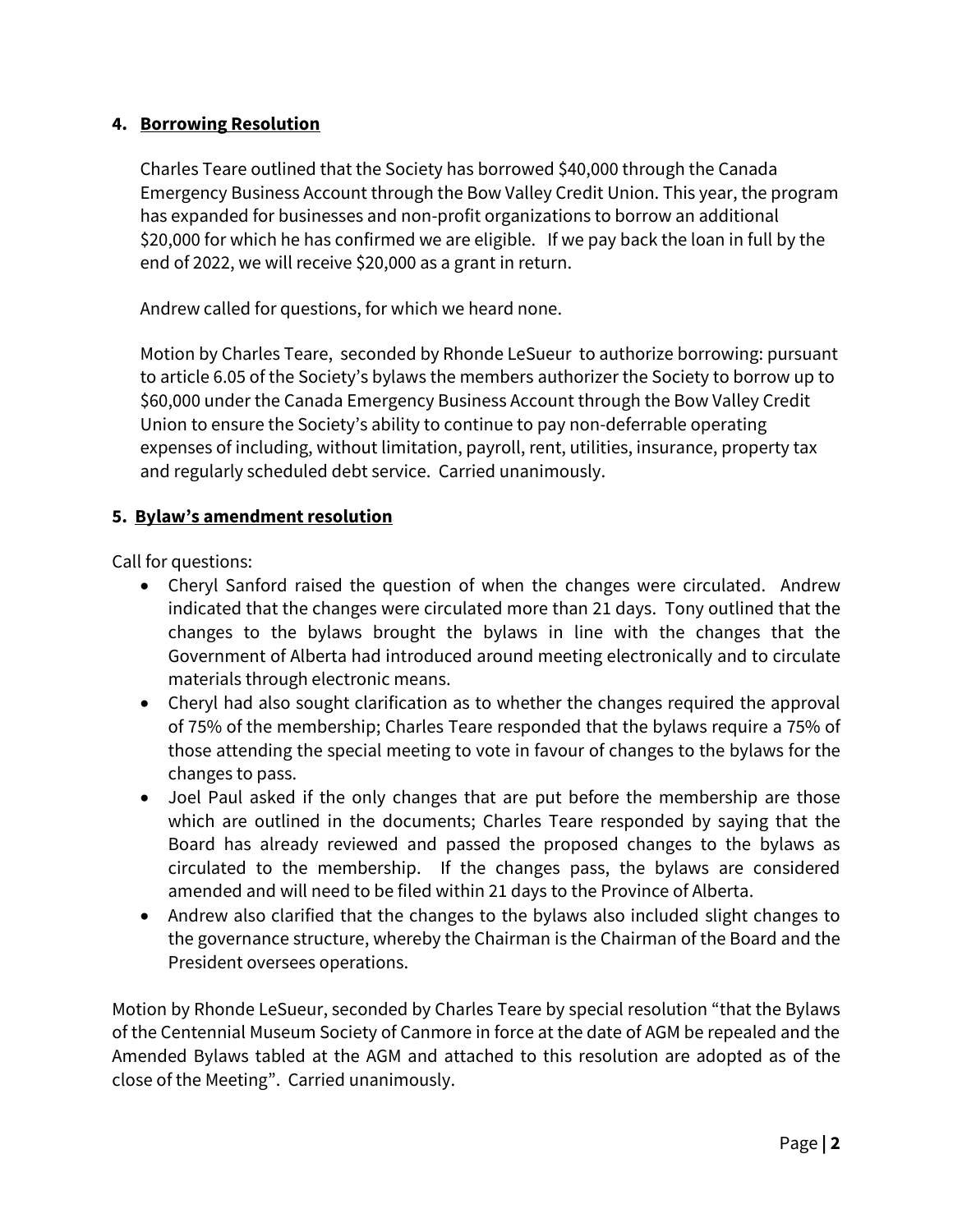#### **6. Other business**

Ron Ulrich confirmed that no further items for discussion were received.

Cheryl Sanford had asked why no Annual Report has been presented this year, indicating that this meeting has provided no opportunity to learn about what was accomplished in the previous year and the direction the museum society is taking for the future, and no opportunity to ask questions or to have a discussion. Andrew responded that because of the pandemic and the switch to an electronic format, the move to a shortened meeting that meets the requirements by the Province of Alberta was taken. Andrew indicated that he would be making comments after the meeting is formally adjourned and agreed that this would be needed but would be produced and available at a later date.

#### **7. Adjournment**

Motion by Charles Teare to adjourn the meeting at 7:34 pm.

# **CHAIRMAN's REPORT**

Following the formal close of the Annual General Meeting, Andrew Nickerson, Board Chairman made the following statements:

- Thank you all for attending the meeting
- Formal report will be produced within the month; we will be watching how things unfold with the pandemic before scheduling a meeting with the members.
- Firstly, our hope that everyone has stayed safe and well through what's been an incredibly difficult year that has shown the importance of family, friends and community; this has been something of a bit of living history experience that we have all shared.
- The last twelve (12) months have marked a tremendous transformation of the organization. The work put in place over the past months and years was used as a platform to move us from a static organization to one that is dynamic and communityfocused. The museum used the pandemic's forced closure to its advantage, allowing the museum to not only re-imagine how it serves the community but to develop a new digital infrastructure to help manage our relationships with our partners, members, donors, and shop patrons, and community. Our refreshed branding presents the museum in a modern and exciting way and when we re-open our doors to visitors this weekend (June 26), they will be greeted by a newly designed entrance and a gift shop reflective of the museum's new direction. Our new strategic plan formally launched on April 15 speaks to a museum representative of the community, by the community, and for all of the community that will become an active hub for locals and a must-visit destination for out-of-town visitors seeking to understand our community's heritage better. The pandemic accelerated the transition for cultural organizations to go virtual. Part of our new museum strategy includes a robust digital strategy that promotes access to museum programming and collections, connecting not only local participants to the museum but a growing national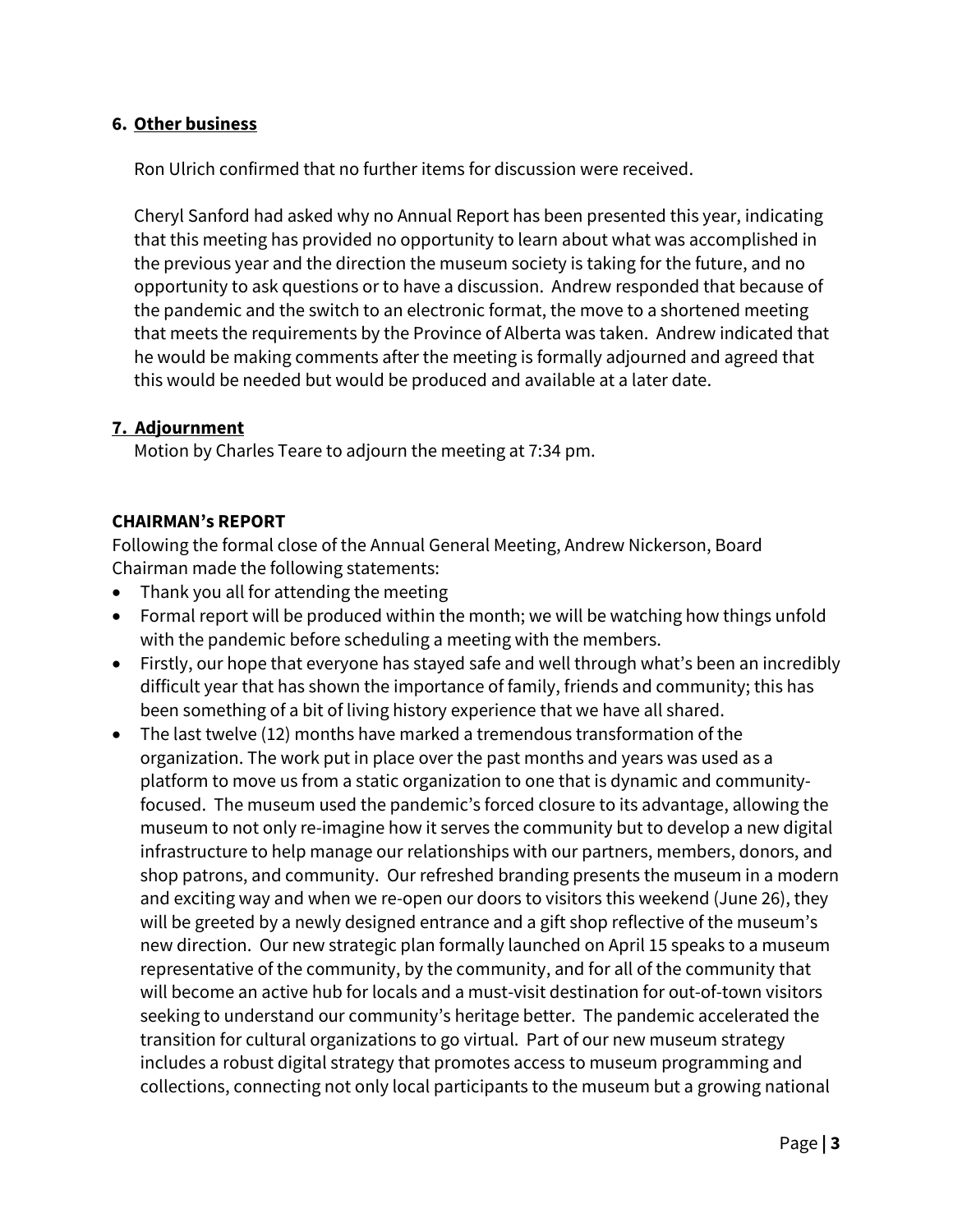audience. As an example of this, our online book club has grown from an initial eight (8) members to 100 participants from all over Canada and the US. This strategy builds on past initiatives including our virtual reality experience and adds new digital programming such as our Museum@Home digital streaming service which will allow our content to be accessible virtually. We will also be launching several new websites over the summer which will allow us to capture the stories and places that matter to our community and to share this community generated content in new and exciting ways.

- I would like to close in recognition of some key people.
	- First, I would like to recognize the work of the Board of Directors who have all invested significant time into ensuring the organization has the vision and governance required over the past year with both my personal thanks but also thanks from all of us here today. Secondly, I would like to recognize the outstanding work of our Executive Officer, Ron Ulrich, who has been with us for nearly a year and for his leadership skills and museum expertise that have driven the remarkable, positive changes we have seen throughout this year. It has really been exciting from a Board perspective to see someone take the vision we have set forward and actually start to bring it to life and make it visible within the community. I would like to thank Ron's team, Mercedes and Sarah here tonight. It's a very small but committed and highly skilled group of people who have the Canmore Museum great strength and depth and really give us the platform for us to build for the future.
	- I would also like to express our gratitude to the many donors who have supported this new vision with donations ranging from \$10 to \$40,000. We are especially grateful to Lafarge Exshaw who continues to be a partner in our education programs also supported our digital innovation – storytelling and education programs – including Kay Anderson and the estate of Gerry Stephenson, Wes and Pat Campbell, Don Paterson and the Paterson Foundation.
	- And finally, I would like to you our membership and our many volunteers without whom we simply couldn't achieve this work over the past months and years.
- We are in a very positive place. We have a new look and feel as a museum, a new strategic plan, membership continues to grow and our community engagement is reaching new heights.
- I want to thank you for being here tonight and for your ongoing support of the museum.

# Questions:

- Cheryl asked if the Chairman's report will be filed as part of the minutes, to which Andrew indicated that would be the case as would opportunity to provide opportunities for members to ask questions and have discussions about the work of the museum moving forward.
- Joel Paul made the comment that he and his wife have both very much enjoyed the Book Club under the restrictions of the pandemic.